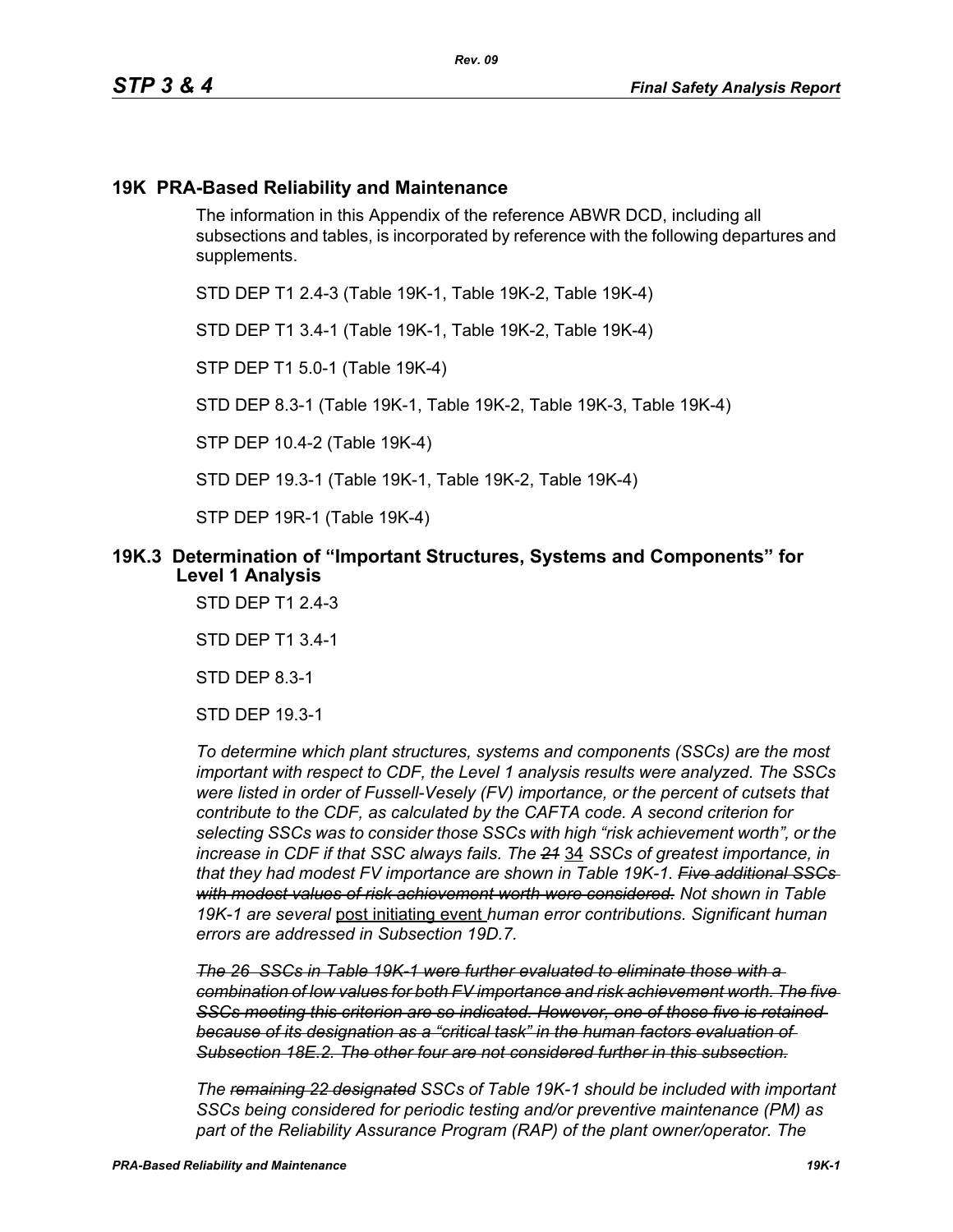*reliability and maintenance actions suggested for the listed SSCs are identified in Subsection 19K.11.*

*A second table, Table 19K-2, was prepared to show those SSCs with small to moderate values of risk achievement worth. These SSCs all have very low Fussell-Vesely importance, indicating a low probability of failure. However, if they fail, the impact on CDF is not negligible. Most of these SSCs have the same* similar *risk achievement worth*s *because their failure would result in failure of the* RHR system or the *RCIC system to perform its function* their functions*.*

*Initiating events that are significant contributors to CDF in the Level 1 analysis are listed in Table 19K-3. There are five* seven *such events which are shown.* Three of the*The three most significant events, accounting for more than one-half of the CDF, are all station blackout events*. *The* remainder of the *next two events, contributing small fractions of* to *CDF are* loss of offsite power for two to eight hours, unplanned manual reactor shutdown, medium break loss of coolant accident (LOCA), and *isolation/loss of feedwater and manual reactor shutdown*. *All other initiating events contribute small amounts to CDF.*

#### **19K.7 Determination of "Important Structures, Systems and Components" for Flood Analysis**

STP DEP T1 5.0-1

STP DEP 10.4-2

STP DEP 19R-1

The following site-specific supplement discusses the effects of the RSW pump house floods.

*The flood analysis considers the potential for core damage from plant damage resulting from a* internal or external *flood*floods*. The important SSCs identified by this analysis are the ECCS room*rooms*, RCW rooms*, Reactor Service Water (RSW) pump rooms and RSW electrical equipment rooms, *and* all *control and reactor building external water tight doors*, including the watertight barriers on the equipment access to the diesel generator rooms*, which prevent water from flowing into rooms other than the one with the leak* or from external flood sources to the safety-related buildings*;*  redundant supply side *isolation valves on the Reactor Service Water* RSW *System and anti-siphon capability,* prevent gravity drainage of the UHS basin, *which limit*s *the amount of water spilled into the control building* or RSW pump rooms*; circuit breakers that will trip RSW pumps, which also limits the amount of water spilled into the control building; isolation valves in the Circulating Water System (CWS); circuit breakers that will trip CWS pumps; level switches in the turbine building condenser pit*, the *and control building RCW rooms* and the RSW pump rooms*; sump pump operation; overfill lines in reactor building sumps on floor BIF; and room drain lines.*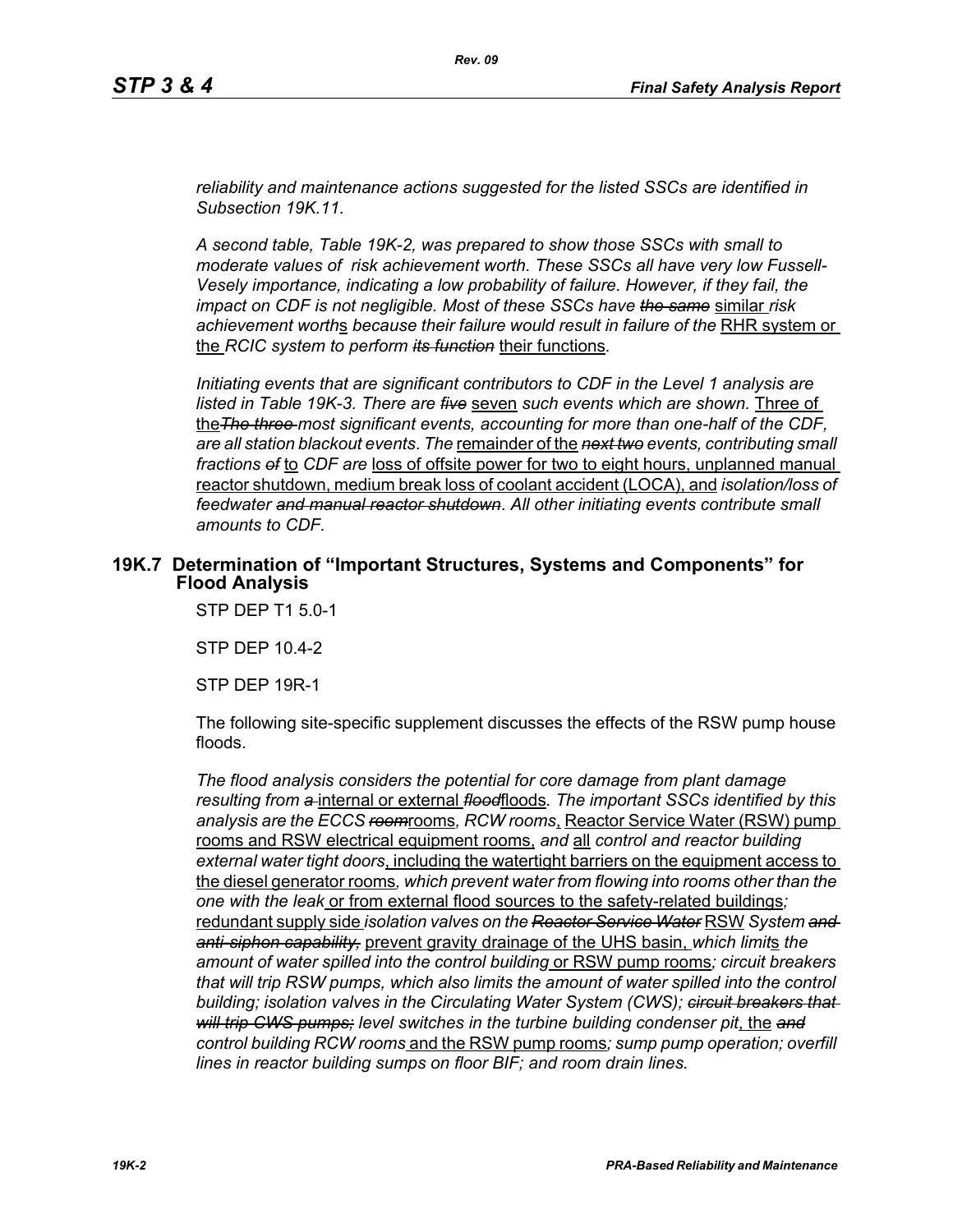# **19K.10 Identification of Important Capabilities Outside the Control Room** STP DEP T1 5.0-1

*The identified activities outside the control room are:*

*(8)* Verifying all watertight doors are closed on notification of a main cooling reservoir breach.

# **19K.11.1 Component Inspections and Maintenance**

STD DEP T1 2.4-3

STD DEP T1 3.4-1

STP DEP T1 5.0-1

STD DEP 8.3-1

STD DEP 19.3-1

*The two* individual *component types with the highest FV importances in the Level 1 analysis are the combustion turbine generator and the emergency diesel generators. Maintenance activities to assure high reliability of these components are discussed in 19K.11.10 and 19K.11.11.*

The Reactor Building Cooling Water System and the Reactor Service Water System have high FV importance with respect to common cause failure impacts, as these systems support a number of front-line safety systems. Maintenance and testing tasks are provided for the key components in each division, including pumps, heat exchangers and the service water cooling tower fans

*The system*s *of greatest FV importance* with respect to outage time *is* are *the RCIC System, which has been assigned a small unavailability for test and maintenance* and the RHR Loops*. The amount of time the* these systems are *RCIC System is unavailable because of test and maintenance should be monitored to assure that it*they *remains within the specified assumption*s *annually. Sensitivity studies of increased SSC unavailabilities showed that an increase in RCIC unavailability would cause the greatest increase in estimated core damage frequency of any SSC. The RCIC System was also found to be the most sensitive system to increased outage time assumptions. The highest contributor to uncertainties in the CDF as well as the CDF estimate was RCIC test and maintenance.*

#### STD DEP T1 3.4-1

The Remote Digital Logic Controller (RDLC) performs the Remote Input/output Function (RIF). Components that provide this function *Multiplexers which provide multiple signals to several systems are identified by the Level 1 analysis as high importance components. Safety system* RDLCs *multiplexers have* self-diagnostics *a built-in self test that* detect failures during on-line operation *checks circuits frequently*.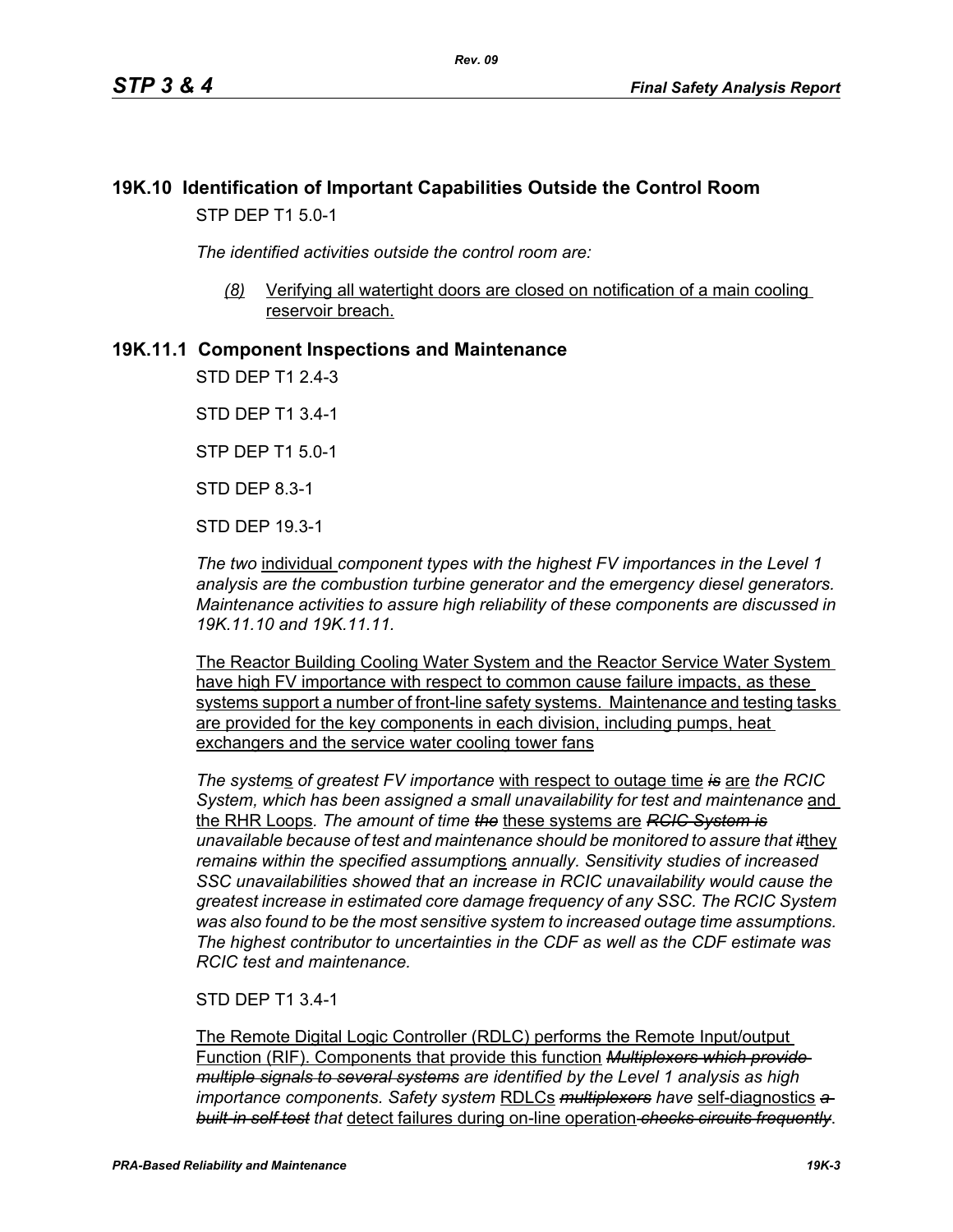*In addition, one* division *of* RDLCs *four multiplexers can be bypassed and tested during plant operation without loss of system function. Such tests provide a* periodic verification *complete simulation of the* RDLC operability *multiplexer signals, more than included in the self-test*. *During plant outages more detailed* RDLC *multiplexer tests are possible, including a complete system test and identification of signal errors. These tests will include verification that the remote* RDLCs *multiplexing units* function properly. RDLC RIF *Multiplexer tests that are suggested as part of the RAP are given in Table 19K-4.*

STD DEP T1 2.4-3

*The turbine of the RCIC System is an important component, as identified in Table 19K-1. Periodic startup and operation of the RCIC turbine is one way to monitor this turbine, and less frequent turbine inspection and refurbishment are also recommended. The RCIC pump is tested at the same time by measurement of speed, flow rate, differential pressure, and vibration. The turbine lube oil pump operation and many* Many *of the RCIC valves are also tested when the turbine testing is done. These RAP activities are included in Table 19K-4.*

STD DEP T1 3.4-1

Trip logic *unts functions* (*TLUs*TLFs) *for the Reactor Protection System (RPS) represent another high importance component. Functional tests of these TLUs*TLFs *are performed at frequent* predetermined *intervals by the online, self-test feature of ABWR solid-state logic. Additional offline, semi-automatic, end-to-end (sensor input to trip actuator) testing of TLUs*TLFs*, which exercises the safety system logic and control logic processes, is important because it allows the detection of failures not sensed by the online system. TheTLUs* TLF *tests that are suggested as part of the RAP are given in Table 19K-4.* 

*Common-cause miscalibration of RHR flow meters, and of Level 8 sensors, and common-cause failure (CCF) of digital trip modules (DTMs)* function (DTFs)*, and of Level 2 sensors, will have acceptable probabilities if adequate administrative controls are exercised. Calibration procedures for RHR flow meters and for Level 8 sensors should include notes about the safety importance of these instruments. Historical trend analysis should be performed for Level 2 sensors at each calibration. The procedure for testing DTMs* DTFs *should include a warning about their importance to safety. Suggested RAP activities are given in Table 19K-4.*

#### **19K.11.13 Flood Protection**

STP DEP T1 5.0-1

STP DEP 19R-1

The following site-specific supplement discusses the effects of the RSW pump house floods.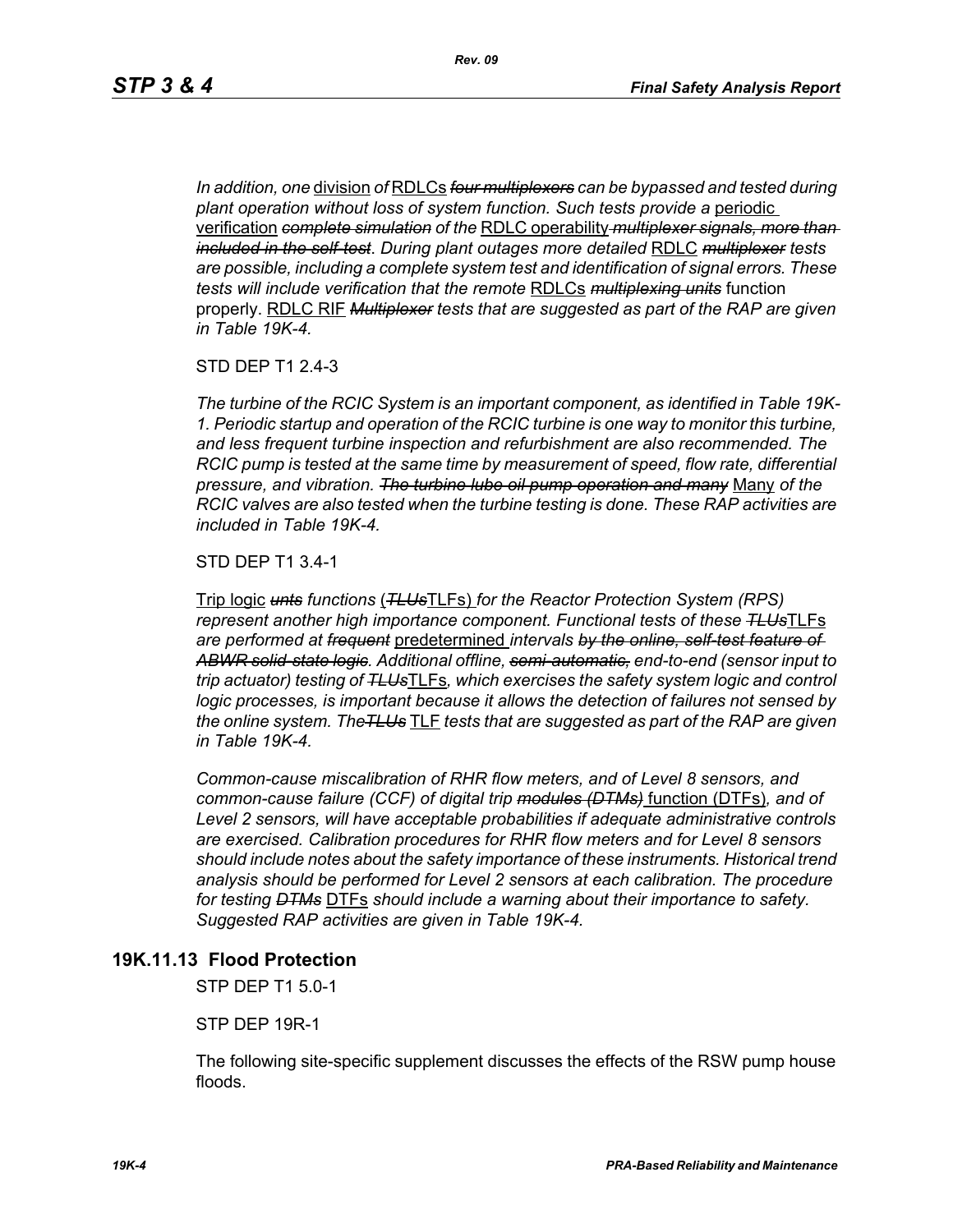*Rev. 09*

*The important SSCs for flood protection are the water tight doors on external entrances to the control and reactor buildings*, including the watertight barriers on the equipment access to the diesel generator rooms, *and in ECCS*, RSW pump house, *and RCW rooms, the RSW and CWS isolation valves, anti-siphon capability, the circuit breakers that trip* the *RSW and CWS pumps and water level sensors in the turbine building condenser pit*, RSW pump rooms, *and control building RCW rooms; sump pump operation; overfill lines on reactor building sumps on floor BIF; and room drain lines (Subsection 19K.7). Periodically room water barriers should be inspected to assure that they will prevent the spread of flooding, room drain lines should be checked to ensure no blockage exists, RSW isolation valves (MOVs) should be stroke tested (normally accomplished by switching from one pump to the standby pump in a given loop), CWS isolation valves should be stroke tested, the ability of RSW and CWS pump circuit breakers to trip upon receipt of a trip signal should be demonstrated, as well as RSW System anti-siphon* isolation *capability. These RAP activities are included in Table 19K-4.*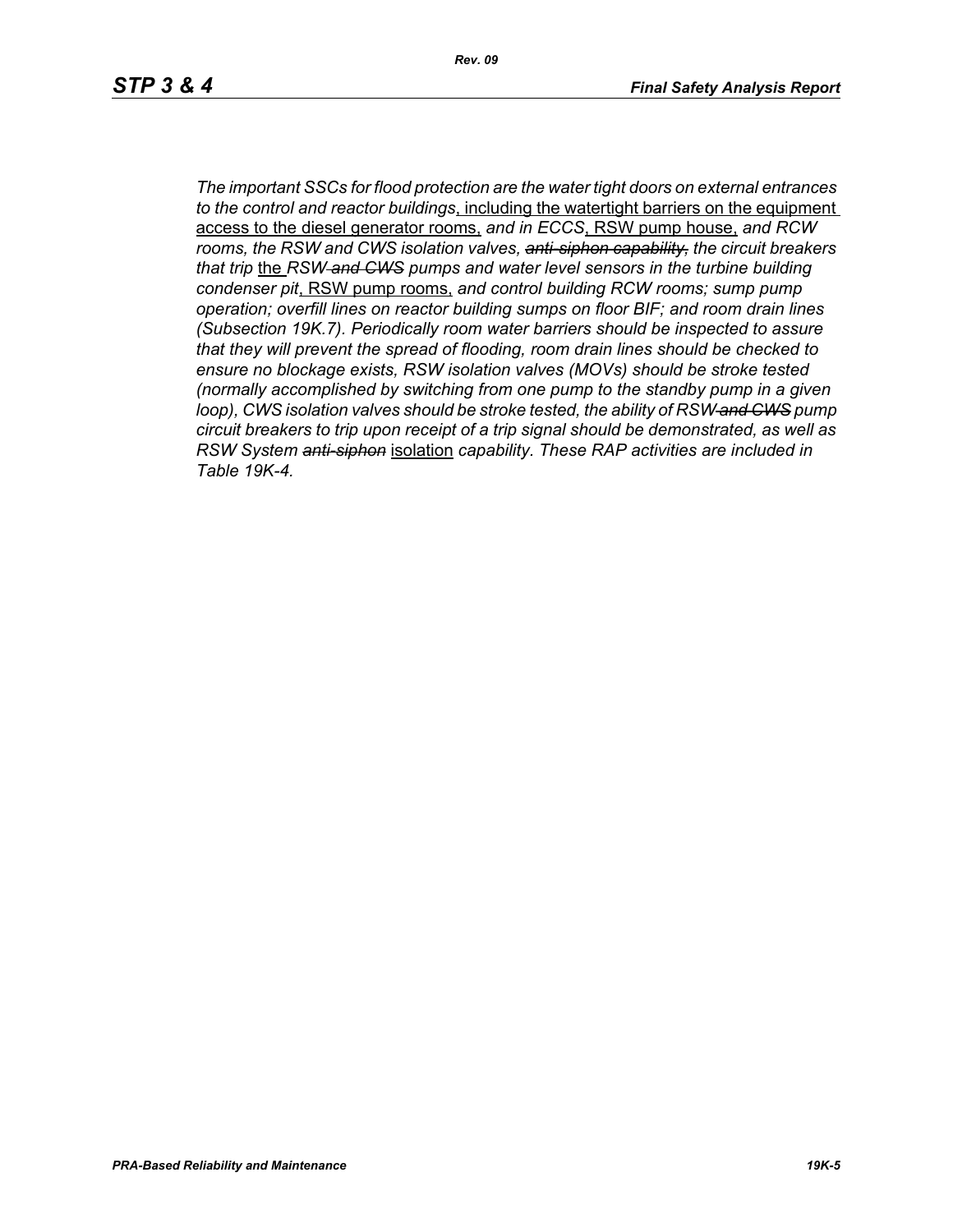| <b>SSC</b>                                                                          | <b>Fussell-Vesely</b><br>Importance (%)* | <b>Risk Achievement</b><br>Worth* |
|-------------------------------------------------------------------------------------|------------------------------------------|-----------------------------------|
| <b>Combustion Turbine Generator</b>                                                 |                                          |                                   |
| <b>Emergency Diesel Generator CCF</b>                                               |                                          |                                   |
| <b>SRV CCF (Open and reseat)</b>                                                    |                                          |                                   |
| <b>RHR Loop Maintenance</b>                                                         |                                          |                                   |
| <b>RBCW CCF</b>                                                                     |                                          |                                   |
| <b>RSW CCF</b>                                                                      |                                          |                                   |
| <b>RHR Pump (individual pumps)</b>                                                  |                                          |                                   |
| <b>Control Rod Drive Injection (Level Control)</b>                                  |                                          |                                   |
| RCIC Unavailable Due To Testing Or Maintenance                                      |                                          |                                   |
| <b>RHR Pump Room AC</b>                                                             |                                          |                                   |
| <b>Div II Power Cable</b>                                                           |                                          |                                   |
| Multiplex Transmission Network Essential Communication<br><b>Function (ECF) CCF</b> |                                          |                                   |
| <b>RCIC Turbine</b>                                                                 |                                          |                                   |
| <b>RHR Core Flooding CCF</b>                                                        |                                          |                                   |
| Minimum Flow Bypass Valve E11-F021A (B, C) (NOFO) ‡                                 |                                          |                                   |
| <b>RCIC Pump</b>                                                                    |                                          |                                   |
| RHR Heat Exchanger Inlet Valve P21-F013A (B,C) (NCFC) ‡                             |                                          |                                   |
| RHR Strainer E11-D001A (B, C)                                                       |                                          |                                   |
| Suppression Pool Return Line Valve E11-F008A (B, C) (NCFC)<br>‡.                    |                                          |                                   |
| <b>Trip System Logic Units Unit CCF</b>                                             |                                          |                                   |
| Remote Multiplexing Units Remote Digital Logic Controller CCF                       |                                          |                                   |
| <b>RCIC Turbine Lubrication System</b>                                              |                                          |                                   |
| HPCF-B (Unavailable, Test or Maintenance)                                           |                                          |                                   |
| <b>HPCF CCF</b>                                                                     |                                          |                                   |
| <b>RCIC Pump Room AC Unit</b>                                                       |                                          |                                   |
| <b>Station Batteries CCF</b>                                                        |                                          |                                   |
| Single Offsite Power Line +                                                         |                                          |                                   |
| RCIC Min Flow Bypass Valve E51-F011 (NOFO) ‡                                        |                                          |                                   |
| RCIC Injection Valve F004 (NCFC) ‡                                                  |                                          |                                   |
| RCIC Min Flow Bypass Valve E51-F011 (NCFC) ‡                                        |                                          |                                   |

# **Table 19K-1 ABWR SSCs of Greatest Importance for CDF, Level 1 Analysis**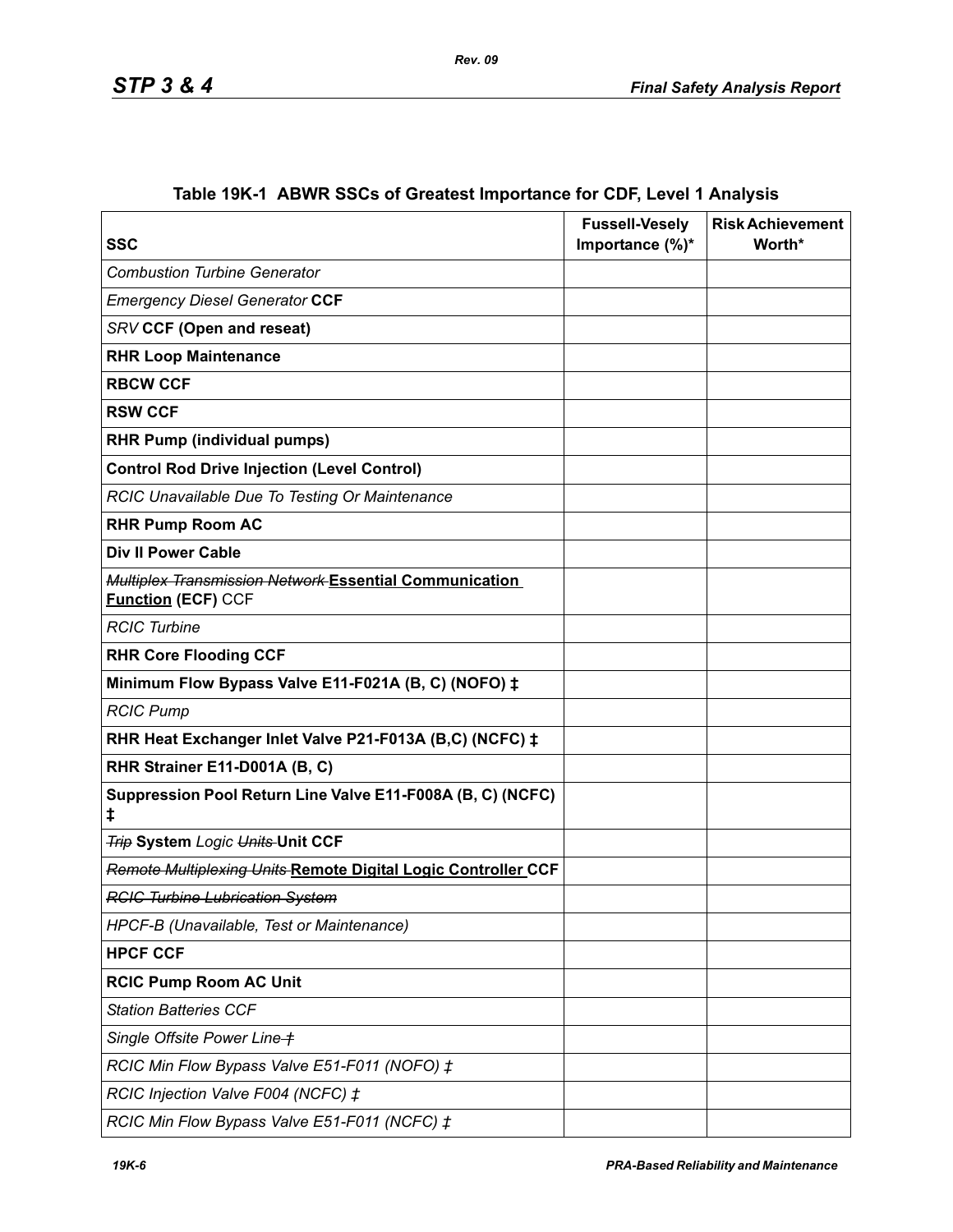| SSC                                               | <b>Fussell-Vesely</b><br>Importance $(\%)^*$ | <b>Risk Achievement</b><br>Worth* |
|---------------------------------------------------|----------------------------------------------|-----------------------------------|
| RCIC Steam Supply Valve E51-F037 (NCFC) ‡         |                                              |                                   |
| HPCF Maintenance Valve E22-F005Bf                 |                                              |                                   |
| <b>Suppression Pool Temperature</b>               |                                              |                                   |
| <b>Division 1 Transmission Network (ECF)</b>      |                                              |                                   |
| <b>RCIC Isolation Signal Logic</b>                |                                              |                                   |
| <del>Both Offsite Power Sources</del>             |                                              |                                   |
| HPGF Pump +                                       |                                              |                                   |
| <del>SRVs †</del>                                 |                                              |                                   |
| <b>RHR Flow Transmitters (CCF Miscalibration)</b> |                                              |                                   |
| Level 2 Sensors (CCF)                             |                                              |                                   |
| <b>Level 8 Sensors (CCF Miscalibration)</b>       |                                              |                                   |
| <b>Digital Trip Modules (CCF)</b>                 |                                              |                                   |

#### **Table 19K-1 ABWR SSCs of Greatest Importance for CDF, Level 1 Analysis (Continued)**

- *\* Not part of DCD (Refer to SSAR* contained in plant-specific PRA documentation*)*
- *† SSCs with low FV importance and low risk achievement worth. Not considered further for RAP on the basis of Level 1 analysis.*
- *‡ Valves that are closed during normal operation, and fail to open when required during a transient, are designated NCFC. Technically, they are "fail as is" conditions, which is closed. The minimum flow bypass valve is closed during normal operation, but during transients requiring RCIC operation, the bypass valve opens. Failure of this valve to open at that demand is shown as NCFC. Later in the transient this bypass valve, which is normally open at this time, should close on demand. If it fails to close, the shorthand description NOFO is used.*
- *ƒ SSC with low FV importance and low risk achievement worth, but retained because of human factor importance.*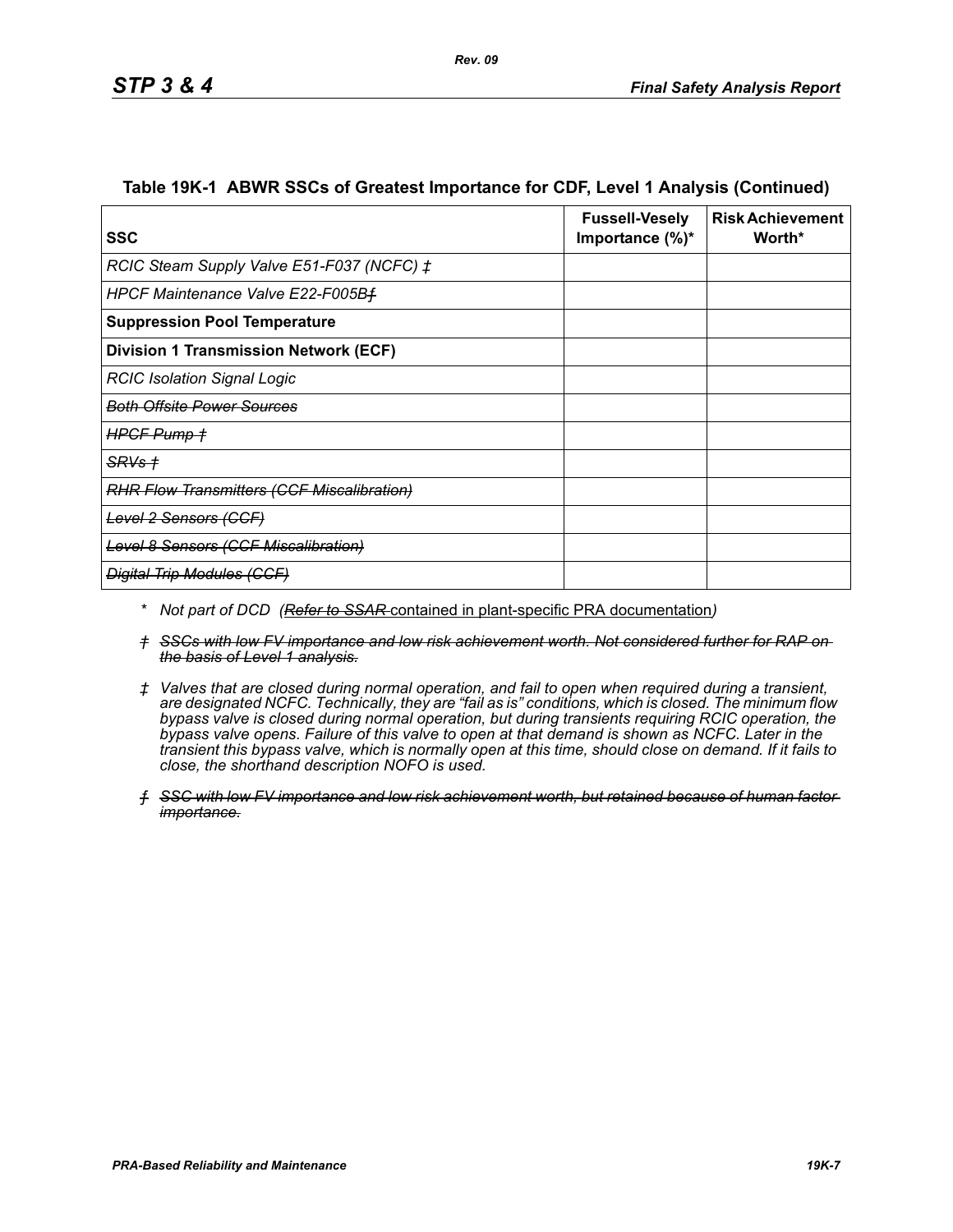| <b>SSC</b>                                                   | <b>Fussell-Vesely</b><br>Importance % + | <b>Risk Achievement</b><br>Worth+ |
|--------------------------------------------------------------|-----------------------------------------|-----------------------------------|
| <b>Suppression Pool Water Level (Pool Rupture)</b>           |                                         |                                   |
| <b>Digital Trip Units CCF</b>                                |                                         |                                   |
| <b>SRV CCF [ADS]</b>                                         |                                         |                                   |
| <b>Level 8 Sensors (Miscalibrated CCF)</b>                   |                                         |                                   |
| <b>AC Distribution Power Cables</b>                          |                                         |                                   |
| 1 <sup>st</sup> ESF <b>RIF</b> RMU Div 4 (3 Divisions) Fails |                                         |                                   |
| 2 <sup>nd</sup> ESF RIF RMU Div 4 (3 Divisions) Fails        |                                         |                                   |
| Div 1(2, 3) ECF EMS Transmission Network Failure             |                                         |                                   |
| Class 1E 4160V/480V Transformers                             |                                         |                                   |
| RBCW Temperature Control Valve P21-F006A (B, C) (NOFC)       |                                         |                                   |
| RHR-Flow Transmitter FT008A (B, C) (CCF Miscalibration)      |                                         |                                   |
| RHR Pump A (B, C)                                            |                                         |                                   |
| RHR Heat Exchanger Bypass FCV E11-F013A (B, C) (NCFO)        |                                         |                                   |
| RHR Wetwell Spray Valve E11-F019A (B, C) (NCFO)              |                                         |                                   |
| RHR Injection Valve E11-F005A (B, C) (NCFO)                  |                                         |                                   |
| RPV SDC Suction Line Isolation Valve E11-F012A (B, C) (NCFO) |                                         |                                   |
| RHR Suppression Pool Suction Valve E11-F001A (B, C) (NOFC)   |                                         |                                   |
| RHR Heat Exchanger FCV E11-F004A (B, C) (NOFC)               |                                         |                                   |
| RHR Pump Discharge Check Valve E11-F002A (B, C)              |                                         |                                   |
| RHR Pump Discharge Manual Valve E11-F003A (B, C)             |                                         |                                   |
| RHR Heat Exchanger A (B, C)                                  |                                         |                                   |
| RHR Pump Motor Bearing Cooler A (B, C)                       |                                         |                                   |
| RHR Pump Mechanical Seal Cooler A (B, C)                     |                                         |                                   |
| RHR Suppression Pool Temp Signal T53-TRS-601A & B            |                                         |                                   |
| <b>RHR Flow Transmitters (CCF Miscalibration)</b>            |                                         |                                   |
| Class 1E 4160V Switchgear                                    |                                         |                                   |
| Class 1E 480V Switchgear                                     |                                         |                                   |
| <b>Class 1E 480V MCCs</b>                                    |                                         |                                   |
| <b>Class 1E DC Power Distribution Panels</b>                 |                                         |                                   |
| RBCW Temperature Control Valve P21-F006A (B, C) (NOFC)       |                                         |                                   |
| <b>HPCF Flow Transmitters (CCF Miscalibration)</b>           |                                         |                                   |

# **Table 19K-2 ABWR SSCs With Moderate Risk Achievement Worth For CDF, Level 1 Analysis\***

*Rev. 09*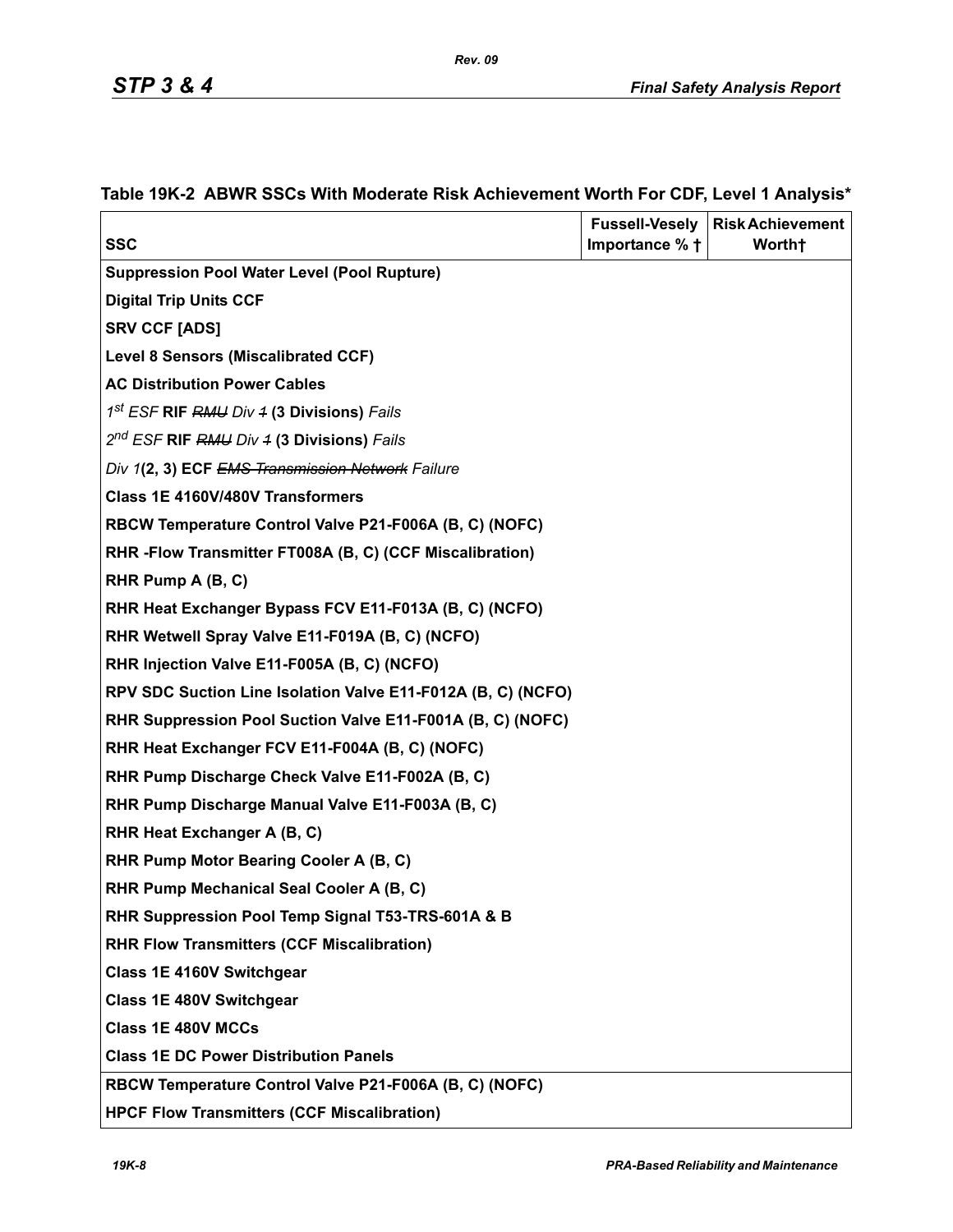|                                                                 |                          | <b>Fussell-Vesely   Risk Achievement</b> |
|-----------------------------------------------------------------|--------------------------|------------------------------------------|
| <b>SSC</b>                                                      | Importance $%$ $\dagger$ | Worth <sup>+</sup>                       |
| <b>HPCF Pressure Transmitters (CCF Miscalibration)</b>          |                          |                                          |
| <b>Level 2 Sensors (CCF)</b>                                    |                          |                                          |
| <b>Both Offsite Power Sources (CCF)</b>                         |                          |                                          |
| <b>Pipe Rupture (RBCW Loop)</b>                                 |                          |                                          |
| <b>Pipe Rupture (RSW Loop)</b>                                  |                          |                                          |
| NBS Isolation Check Valve B21-F003B (FW Isolation) Fails Closed |                          |                                          |
| NBS Isolation Check Valve B21-F004B (FW Isolation) Fails Closed |                          |                                          |
| RCIC Check Valve E51-F003 Fails to Open                         |                          |                                          |
| RCIC Outboard Check Valve F005 Fails to Open                    |                          |                                          |
| RCIC Check Valve F038 Fails to Open                             |                          |                                          |
| NBS Manual Valve B21-F005B (NOFC) Fails Closed                  |                          |                                          |
| RCIC Valve E51-F011 (NOFO) Fails                                |                          |                                          |
| RCIC Valve E51-F004 (NCFC) Fails                                |                          |                                          |
| RCIC Valve E51-F011 (NCFC) Fails                                |                          |                                          |
| RCIC Valve E51-F037 (NCFC) Fails                                |                          |                                          |
| RCIC Isolation Valve F035 Fails (NOFC)                          |                          |                                          |
| RCIC Isolation Valve F036 Fails (NOFC)                          |                          |                                          |
| RCIC Isolation Valve F039 Fails (NOFC)                          |                          |                                          |
| RCIC Turbine Exhaust Isolation Valve F039 Limit Switch Fails    |                          |                                          |
| <b>RCIC Steam Supply Bypass Valve F045 Limit Switch Fails</b>   |                          |                                          |
| <b>RCIC Flow Sensor FT-007-2 Miscalibrated</b>                  |                          |                                          |
| RCIC Pressure Sensor PIS-Z605 Miscalibrated                     |                          |                                          |
| RCIC Flow Sensor E51-FT007-2 Fails                              |                          |                                          |
| RCIC Pressure Sensor PIS-Z605 Fails                             |                          |                                          |
| Diode SID Open                                                  |                          |                                          |
| SLF/ECF SLU/EMS Link for Div 1 SLU 1 Fails (RCIC Fails)         |                          |                                          |
| SLF/ECF-SLU/EMS Link for Div 1 SLU 2 Fails (RCIC Fails)         |                          |                                          |

# **Table 19K-2 ABWR SSCs With Moderate Risk Achievement Worth For CDF, Level 1 Analysis\***

† *Not part of DCD (Refer to SSAR* contained in plant-specific PRA documentation*)*

*Rev. 09*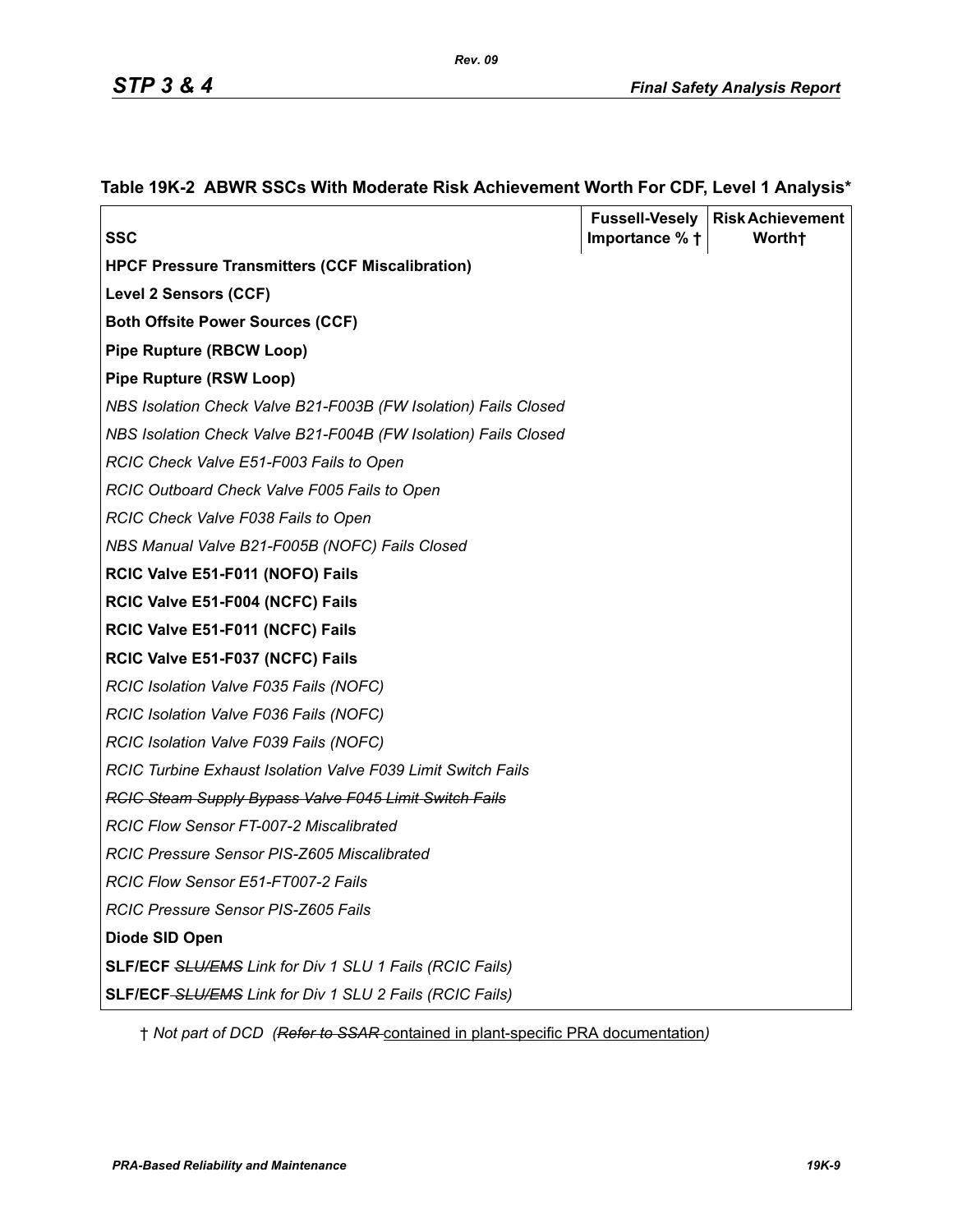| <b>Initiating Event</b>                             | <b>Events Per</b><br>Year* | Total CDF * | <b>Percent CDF</b><br>Contribution* |
|-----------------------------------------------------|----------------------------|-------------|-------------------------------------|
| Station Blackout for Less Than Two Hours            |                            |             |                                     |
| Station Blackout for Two to Eight Hours             |                            |             |                                     |
| <b>Loss of Offsite Power for Two to Eight Hours</b> |                            |             |                                     |
| Unplanned Manual Reactor Shutdown                   |                            |             |                                     |
| Station Blackout for More Than Eight Hours          |                            |             |                                     |
| <b>Medium Break LOCA</b>                            |                            |             |                                     |
| l Isolation/Loss of Feedwater                       |                            |             |                                     |

# **Table 19K-3 ABWR Initiating Event Contribution to CDF, Level 1 Analysis**

\* *Not part of DCD (Refer to SSAR* contained in plant-specific PRA documentation*)*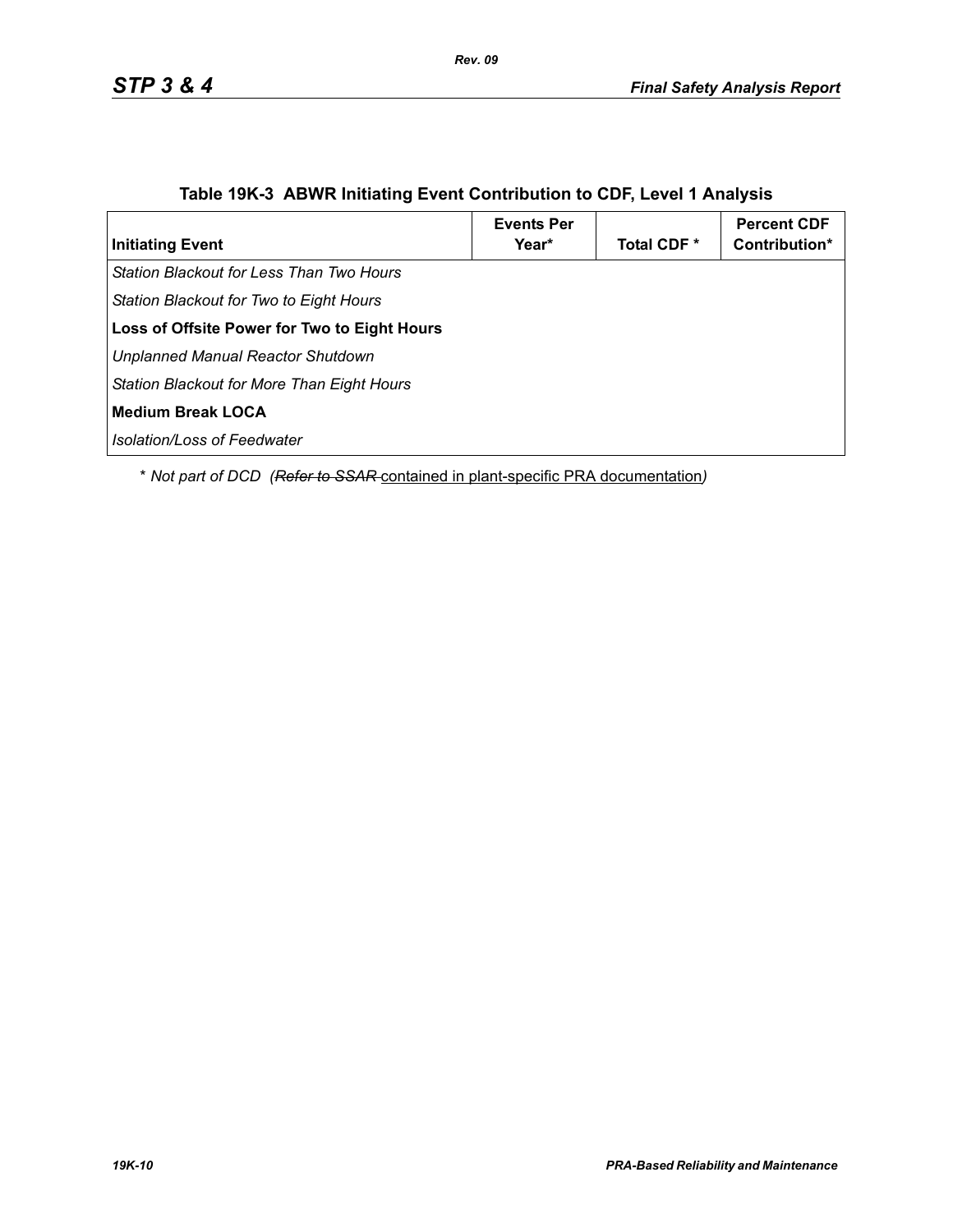|                                                                                                             |                                                                                                          | Table 19K-4 Failure Modes and RAP Activities                                               | <b>Test or</b>                 |                          |                                        |
|-------------------------------------------------------------------------------------------------------------|----------------------------------------------------------------------------------------------------------|--------------------------------------------------------------------------------------------|--------------------------------|--------------------------|----------------------------------------|
| Component                                                                                                   | <b>Failure Mode/Cause</b>                                                                                | <b>Recommended Maintenance</b>                                                             | <b>Maintenance</b><br>Interval | <b>Basis</b>             | Unavailability,<br><b>Failure Rate</b> |
| <b>Multiplexers</b>                                                                                         | Common cause failure of all-<br>MUX to give proper signals                                               | System functional test-<br>Complete system test, error check                               | 3 months<br>2 years            | Experience<br>Experience | $\overline{1}$                         |
| <b>ECF</b>                                                                                                  | <b>Common cause failure of all</b>                                                                       | <b>System functional test</b>                                                              | 3 months                       | <b>Experience</b>        | $\star$                                |
|                                                                                                             | <b>ECF to give proper signals</b>                                                                        | Complete system test, error<br>check                                                       | 2 years                        | <b>Experience</b>        | $\star$                                |
| One ESF RIF SMU for Div 1                                                                                   | Failure of RIF or link between                                                                           | System functional test                                                                     | 3 months                       | Experience               |                                        |
| or one SLF/ECF SLU/EMS<br>Link for SLF SLU Div 1                                                            | RIF and SLF Failure of remote<br>multiplex unit or link between-<br>RMU and safety system logic-<br>unit | Complete system test, error check 2 years                                                  |                                | Experience               | $\star$                                |
| RPS TLFs -Trip Logic Units                                                                                  | Failure to trip upon demand                                                                              | System functional test                                                                     | 3 months                       | Experience               |                                        |
|                                                                                                             |                                                                                                          | Complete system test, error check R/M outage                                               |                                | Experience               |                                        |
| <b>RGIG Turbine Lube System</b>                                                                             | Lube oil pump failure                                                                                    | Lube oil pump operation and oil-<br>pressure check                                         | 3 months                       | Experience               | $\star$                                |
| Limit Switches on RCIC<br><b>Turbine Exhaust Isolation</b><br>and Valve Steam Supply<br><b>Bypass Valve</b> | Failure of switch to change<br>position when valve movement<br><b>OCCUIS</b>                             | Observation of limit switch<br>actuation during valve stroke test                          | 3 months                       | Experience‡              | $\mathcal{L}_{\mathcal{L}}$            |
| <b>DTFs Digital Trip Modules</b>                                                                            | Common cause failure to trip                                                                             | Review trip unit test procedure to<br>assure note about potential safety<br>considerations | Annual                         | Judgment                 |                                        |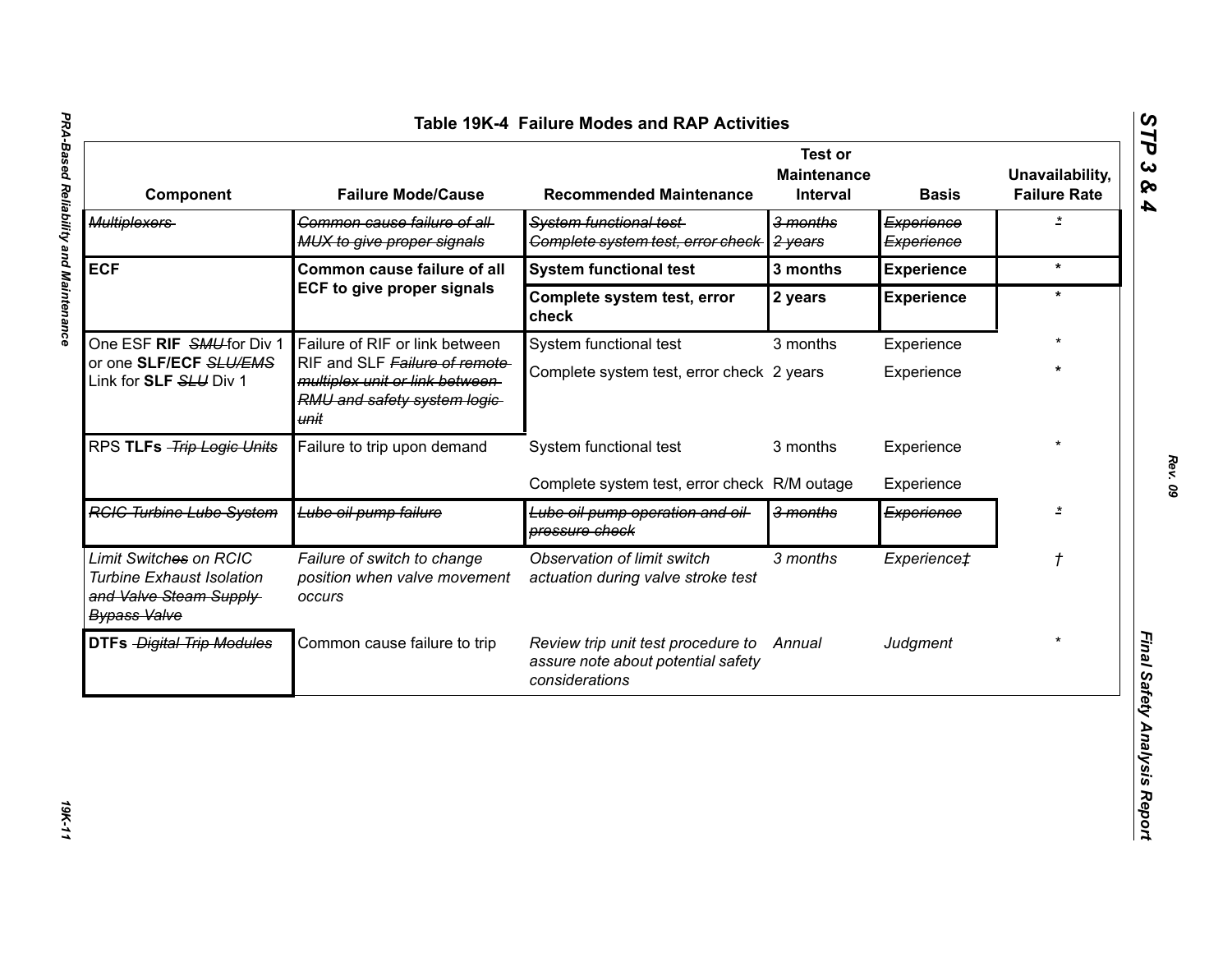| <b>Component</b>                                     | <b>Failure Mode/Cause</b>                                          | <b>Recommended Maintenance</b>                                                                                                                                          | <b>Test or</b><br><b>Maintenance</b><br>Interval | <b>Basis</b>                                       | Unavailability,<br><b>Failure Rate</b> |
|------------------------------------------------------|--------------------------------------------------------------------|-------------------------------------------------------------------------------------------------------------------------------------------------------------------------|--------------------------------------------------|----------------------------------------------------|----------------------------------------|
| <b>Non-ADS SRVs</b>                                  | Common mode failure of<br>SRVs to open on demand or<br>remain open | Inspect and replace degradable<br>parts and test for correct<br>operation                                                                                               | 5 years (max)                                    | Environmental<br>qualification                     |                                        |
|                                                      |                                                                    | Remove valve, test for setpoint 3 years<br>pressure, adjust setpoint as<br>necessary, test for seat<br>leakage, repair. Stagger testing<br>of valves, 50% at one outage |                                                  | Experience,<br><b>ANSI/ASME</b><br>OM <sub>1</sub> | $\star$                                |
| Firewater System Pumps on<br>Fire Truck and portable | Failure of pumps to provide<br>required flow at pressure           | 20 min pump at 100% rated flow,<br>1.13 MPa (150 psi)                                                                                                                   | 1 year                                           | Judgment                                           | **                                     |
| diesel-driven fire pump<br>(Subsection 19.4.6)       |                                                                    | 10 min pump at 70% rated flow,<br>1.48 MPa (200 psi)                                                                                                                    | 1 year                                           | Judgment                                           |                                        |
|                                                      |                                                                    | 10 min pump at 50% rated flow,<br>1.82 MPa (250 psi)                                                                                                                    | 1 year                                           | Judgment                                           |                                        |
|                                                      | Failure of system to deliver<br>required flow                      | Test system flow with fire truck<br>pumps, water from tanks & from<br><b>UHS</b>                                                                                        | 4 years                                          | Judgment                                           |                                        |
|                                                      |                                                                    | Test system flow with AC-driven<br>and diesel-driven pumps, water<br>from tanks & from UHS                                                                              | 4 years                                          | Judgment                                           |                                        |
| DC Div 1 Distribution Panel<br>(including Diode S1D) | Panel or diode failure                                             | Panel function is demonstrated by 3 months<br>system test                                                                                                               |                                                  | Experience                                         | $\star$                                |
| Div 1 EMS ECF                                        | Network failure Failure                                            | System functional test                                                                                                                                                  | 3 months                                         | Experience                                         |                                        |
| <b>Transmission Network</b>                          |                                                                    | Complete system test, error check 2 years                                                                                                                               |                                                  | Experience                                         | $\star$                                |

*19K-12*

*PRA-Based Reliability and Maintenance* 

**PRA-Based Reliability and Maintenance**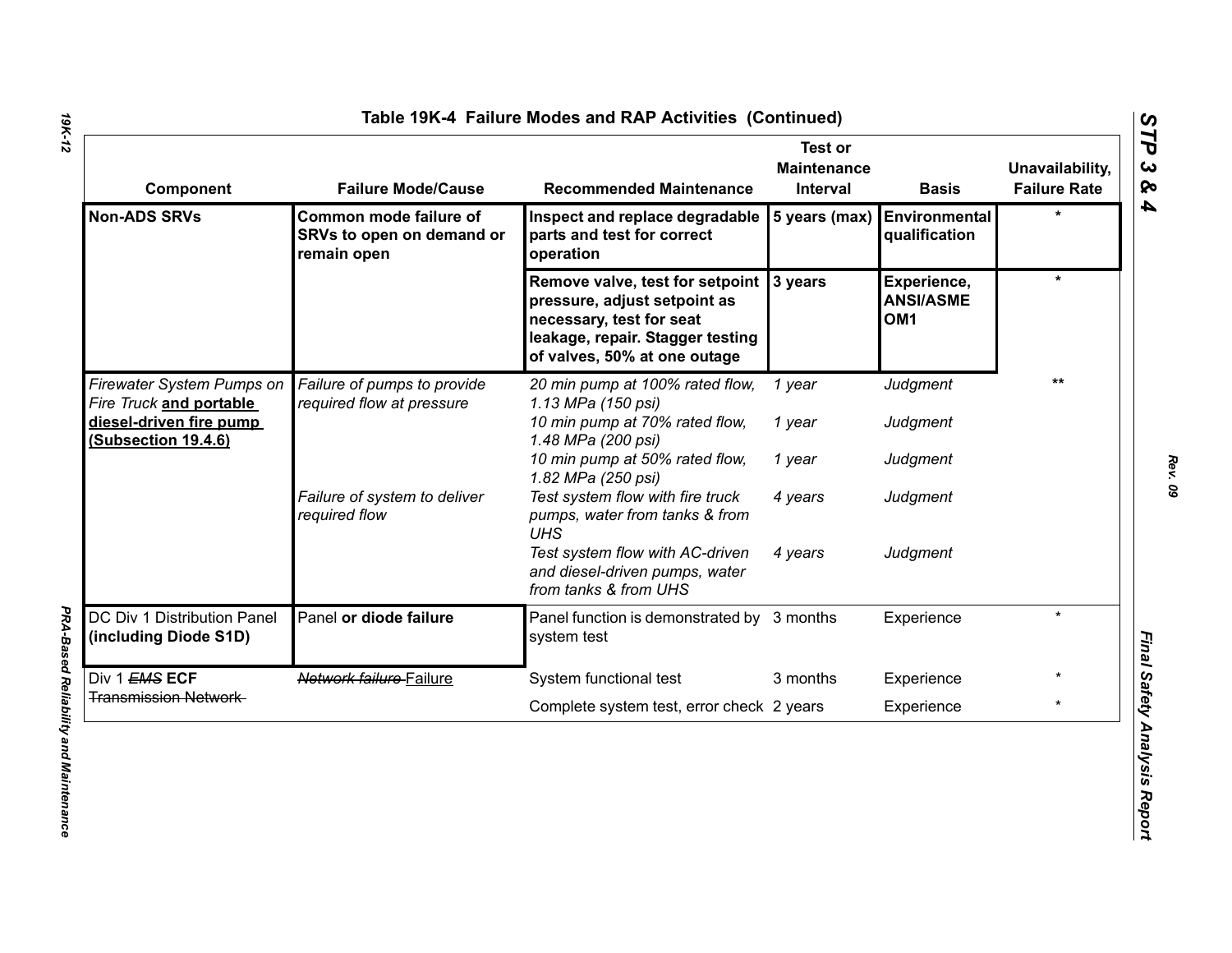| Component                   | <b>Failure Mode/Cause</b>                                      | <b>Recommended Maintenance</b>                                                                  | <b>Test or</b><br><b>Maintenance</b><br>Interval | <b>Basis</b>       | Unavailability,<br><b>Failure Rate</b> |
|-----------------------------|----------------------------------------------------------------|-------------------------------------------------------------------------------------------------|--------------------------------------------------|--------------------|----------------------------------------|
| <b>RBCW Pumps</b>           | Failure to provide adequate<br>flow at desired pressure        | Discharge pressure test<br>Inlet pressure test<br><b>Flow test</b><br><b>Vibration test</b>     | 3 months                                         | <b>Table 3.9-8</b> |                                        |
|                             |                                                                | Monitor pump parameters on<br>the normally running pump to<br>detect abnormalities              | Weekly                                           | <b>Judgment</b>    | $\star$                                |
| <b>RSW Pumps</b>            | <b>Failure to provide adequate</b><br>flow at desired pressure | Discharge pressure test<br>Inlet pressure test<br><b>Flow test</b><br><b>Vibration test</b>     | 3 months                                         | <b>Table 3.9-8</b> | $\star$                                |
|                             |                                                                | Monitor pump parameters on<br>the normally running pump to<br>detect abnormalities              | Weekly                                           | <b>Judgment</b>    | $\star$                                |
| <b>RBCW Heat Exchangers</b> | <b>Plugging/fouling</b>                                        | Monitor heat exchanger flow<br>and delta temperature/pressure<br>to detect existence of fouling | Weekly                                           | <b>Experience</b>  | $\star$                                |
|                             |                                                                | Internal inspection of heat<br>exchangers for plugging and<br>fouling                           | <b>R/M Outage</b>                                | <b>Experience</b>  |                                        |
| <b>RSW Strainers</b>        | Plugging                                                       | Monitor RBSW flow rate and<br>strainer delta pressure for<br>indications of plugging            | Weekly                                           | <b>Experience</b>  | $\star$                                |
| <b>UHS Fans</b>             | Failure to provide adequate<br>fan flow through tower          | <b>Flow test</b><br><b>Vibration Test</b>                                                       | 3 months                                         | <b>Experience</b>  | ***                                    |
|                             |                                                                | Inspection and<br>cleaning/lubrication                                                          | <b>R/M Outage</b>                                | <b>Experience</b>  | ***                                    |

*Rev. 09*

**19K-13**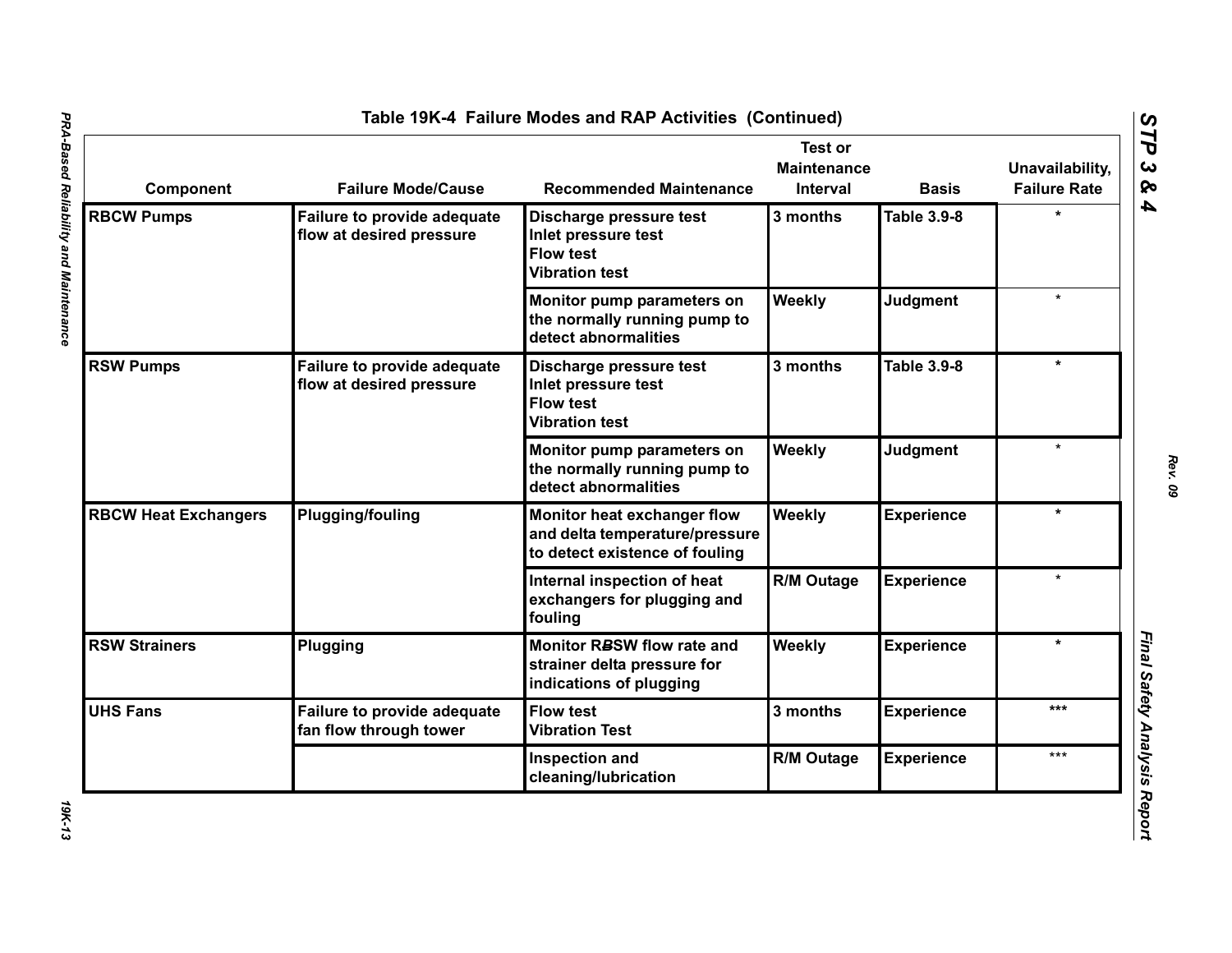| <b>Component</b>                                                                                | <b>Failure Mode/Cause</b>                               | <b>Recommended Maintenance</b>                                                                      | <b>Test or</b><br><b>Maintenance</b><br>Interval | <b>Basis</b>                                  | Unavailability,<br><b>Failure Rate</b> |
|-------------------------------------------------------------------------------------------------|---------------------------------------------------------|-----------------------------------------------------------------------------------------------------|--------------------------------------------------|-----------------------------------------------|----------------------------------------|
| <b>Control and Reactor</b><br>Building, RSW pump<br>House, and ECCS<br>Room Watertight<br>Doors | Failure to retain integrity                             | Inspection of watertight doors,<br>including penetrations                                           | 1 year & after<br>major<br>maintenance           | Judgment                                      |                                        |
| RSW and CWS-Pump<br><b>Circuit Breakers</b>                                                     | Failure to trip pump on<br>demand                       | Breaker trip test to assure trip<br>on Demand                                                       | 6 months                                         | Judgment                                      | $\star$                                |
| <b>HPCF Pumps</b>                                                                               | Failure to provide adequate<br>flow at desired pressure | Discharge pressure test<br>Inlet pressure test<br><b>Flow test</b><br><b>Vibration test</b>         | 3 months                                         | <b>Table 3.9-8</b>                            | ttt                                    |
| <b>HPCF Injection Valves</b><br><b>F003 and F005</b>                                            | Failure to open because of<br>mechanical problems       | <b>Stroke test</b>                                                                                  | 3 months                                         | Experience;<br><b>ASME Code</b><br><b>ISI</b> | $+ + +$                                |
|                                                                                                 |                                                         | Visual and penetrant inspection<br>of stem, ultrasonic inspection<br>of stem; replace if necessary. | 10 years                                         | Low failure<br>rate; ASME<br>Code ISI.        | $\star$                                |
|                                                                                                 | Failure to open because of<br>electrical problems       | <b>Electrical circuit test</b>                                                                      | 3 months                                         | <b>Experience</b>                             |                                        |
| <b>RHR Injection Valves F001,</b><br>F003, F005, F006                                           | Failure to open because of<br>mechanical problems       | <b>Stroke test</b>                                                                                  | 3 months                                         | Experience;<br><b>ASME Code</b><br><b>ISI</b> | $^{\dagger\dagger}$                    |
|                                                                                                 |                                                         | Visual and penetrant inspection<br>of stem, ultrasonic inspection<br>of stem; replace if necessary. | 10 years                                         | Low failure<br>rate; ASME<br>Code ISI.        | $\star$                                |
|                                                                                                 | Failure to open because of<br>electrical problems       | <b>Electrical circuit test</b>                                                                      | 3 months                                         | <b>Experience</b>                             |                                        |

*PRA-Based Reliability and Maintenance* 

**PRA-Based Reliability and Maintenance** 

*STP 3 & 4*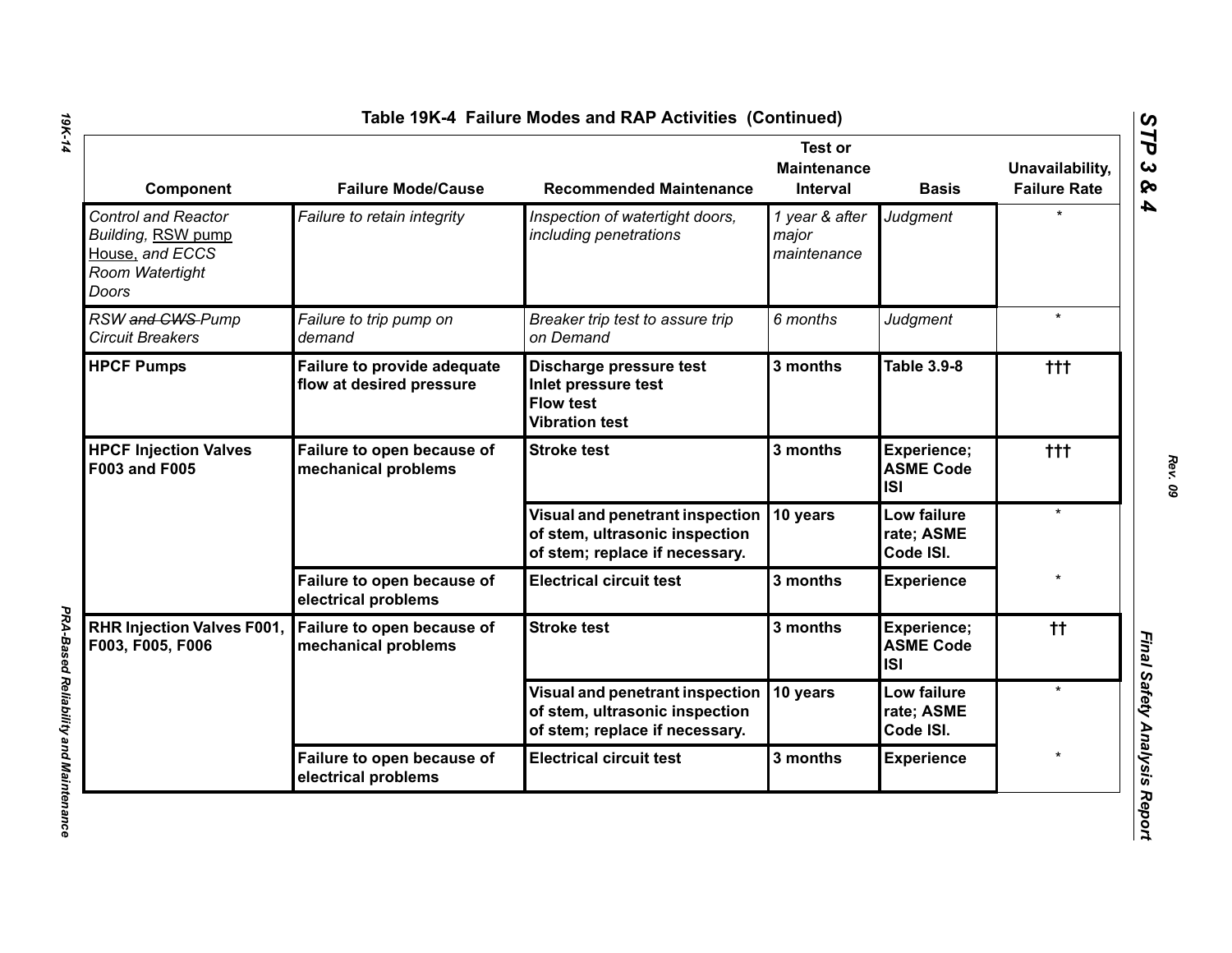| Component                                                       | <b>Failure Mode/Cause</b>                                      | <b>Recommended Maintenance</b>                                                                                             | <b>Test or</b><br><b>Maintenance</b><br>Interval | <b>Basis</b>      | Unavailability,<br><b>Failure Rate</b> |
|-----------------------------------------------------------------|----------------------------------------------------------------|----------------------------------------------------------------------------------------------------------------------------|--------------------------------------------------|-------------------|----------------------------------------|
| <b>RHR Heat Exchangers</b>                                      | <b>Fouling</b>                                                 | Monitor and trend delta-<br>temperature across heat<br>exchanger during RHR testing<br>and operation                       | <b>R/M Outage</b>                                | Judgment          | $^{\dagger\dagger}$                    |
| <b>ESF SLF Divisions</b>                                        | Failure to operate; failure to<br>properly generate initiation | <b>System functional test</b>                                                                                              | 3 months                                         | <b>Experience</b> | $\star$                                |
|                                                                 | signals                                                        | Complete system test, error<br>check                                                                                       | 2 years                                          | <b>Experience</b> | $\star$                                |
| <b>Suppression Pool</b>                                         | Loss of structural integrity;<br>leakage                       | Periodic inspection of<br>suppression pool structural<br>elements to detect degradation,<br>incipient leakage or corrosion | <b>R/M Outage</b>                                | <b>Experience</b> | ***                                    |
| <b>Common Cause Failures</b>                                    |                                                                |                                                                                                                            |                                                  |                   |                                        |
| <b>RHR System (Shutdown</b><br><b>Cooling &amp; LPFL Modes)</b> | <b>Common mode failure</b>                                     | System walkdown to identify<br><b>CCF type problems</b>                                                                    | R/M outage                                       | <b>Judgment</b>   | $***$                                  |
| <b>Pumps</b>                                                    | Start and Run                                                  |                                                                                                                            |                                                  |                   |                                        |
| ■ Room Air                                                      | ■ Start and Run                                                |                                                                                                                            |                                                  |                   |                                        |
| <b>Conditioners</b>                                             | ■ Open                                                         |                                                                                                                            |                                                  |                   |                                        |
| Injection MOVs                                                  |                                                                |                                                                                                                            |                                                  |                   |                                        |

t

*STP 3 & 4*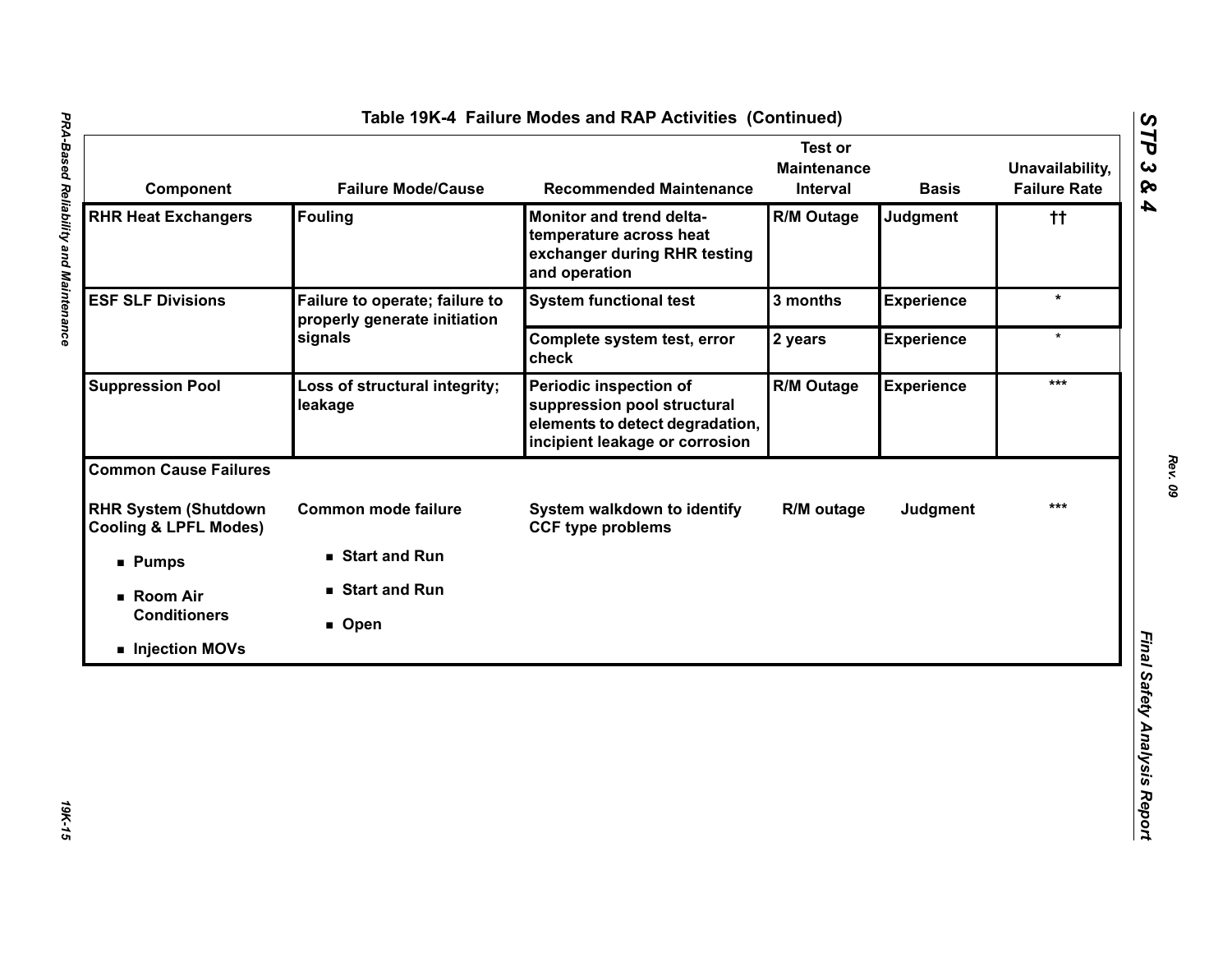| Component                                                  | <b>Failure Mode/Cause</b>  | <b>Recommended Maintenance</b>                                                                | <b>Test or</b><br><b>Maintenance</b><br>Interval | <b>Basis</b>      | Unavailability,<br><b>Failure Rate</b> |
|------------------------------------------------------------|----------------------------|-----------------------------------------------------------------------------------------------|--------------------------------------------------|-------------------|----------------------------------------|
| <b>HPCF System</b>                                         | <b>Common mode failure</b> | System walkdown to identify<br><b>CCF type problems</b>                                       | R/M outage                                       | Judgment          | ***                                    |
| <b>Pumps</b>                                               | Start and Run              |                                                                                               |                                                  |                   |                                        |
| Injection MOVs                                             | ■ Open                     |                                                                                               |                                                  |                   |                                        |
| <b>F005</b>                                                | ■ Mispositioning           | <b>Position check</b>                                                                         | Quarterly                                        |                   |                                        |
| <b>RBCW System</b>                                         | <b>Common mode failure</b> | System walkdown to identify<br><b>CCF type problems</b>                                       | R/M outage                                       | Judgment          | ***                                    |
| ■ Pumps                                                    | Run                        |                                                                                               |                                                  |                   |                                        |
| <b>RSW System</b>                                          | <b>Common mode failure</b> | System walkdown to identify<br><b>CCF type problems</b>                                       | R/M outage                                       | Judgment          | $***$                                  |
| ■ Pumps                                                    | Run                        |                                                                                               |                                                  |                   |                                        |
| ■ Strainers                                                | $\blacksquare$ Plug        | <b>Operation verification</b>                                                                 | Quarterly                                        |                   |                                        |
| <b>UHS System</b>                                          | <b>Common mode failure</b> | System walkdown to identify                                                                   | R/M outage                                       | Judgment          | $***$                                  |
| ■ Fans                                                     | Run                        | <b>CCF type problems</b>                                                                      |                                                  |                   |                                        |
| <b>Emergency Diesel</b>                                    | <b>Common mode failure</b> | Start up to full load                                                                         | 1 month                                          | <b>Tech Spec</b>  | $***$                                  |
| <b>Generators</b>                                          | Start and run              |                                                                                               |                                                  |                   |                                        |
| <b>Suppression Pool</b><br><b>Temperature sensors T53-</b> | <b>Sensor fails</b>        | <b>Calibration of sensor</b>                                                                  | R/M outage                                       | <b>Experience</b> | ***                                    |
| TRS-601A and B                                             | <b>Common mode failure</b> | Analyze Level 2 calibration data<br>for trends of drifting or other<br><b>CCF indications</b> | R/M Outage                                       | <b>Judgment</b>   | $***$                                  |

*19K-16*

*PRA-Based Reliability and Maintenance* 

**PRA-Based Reliability and Maintenance**